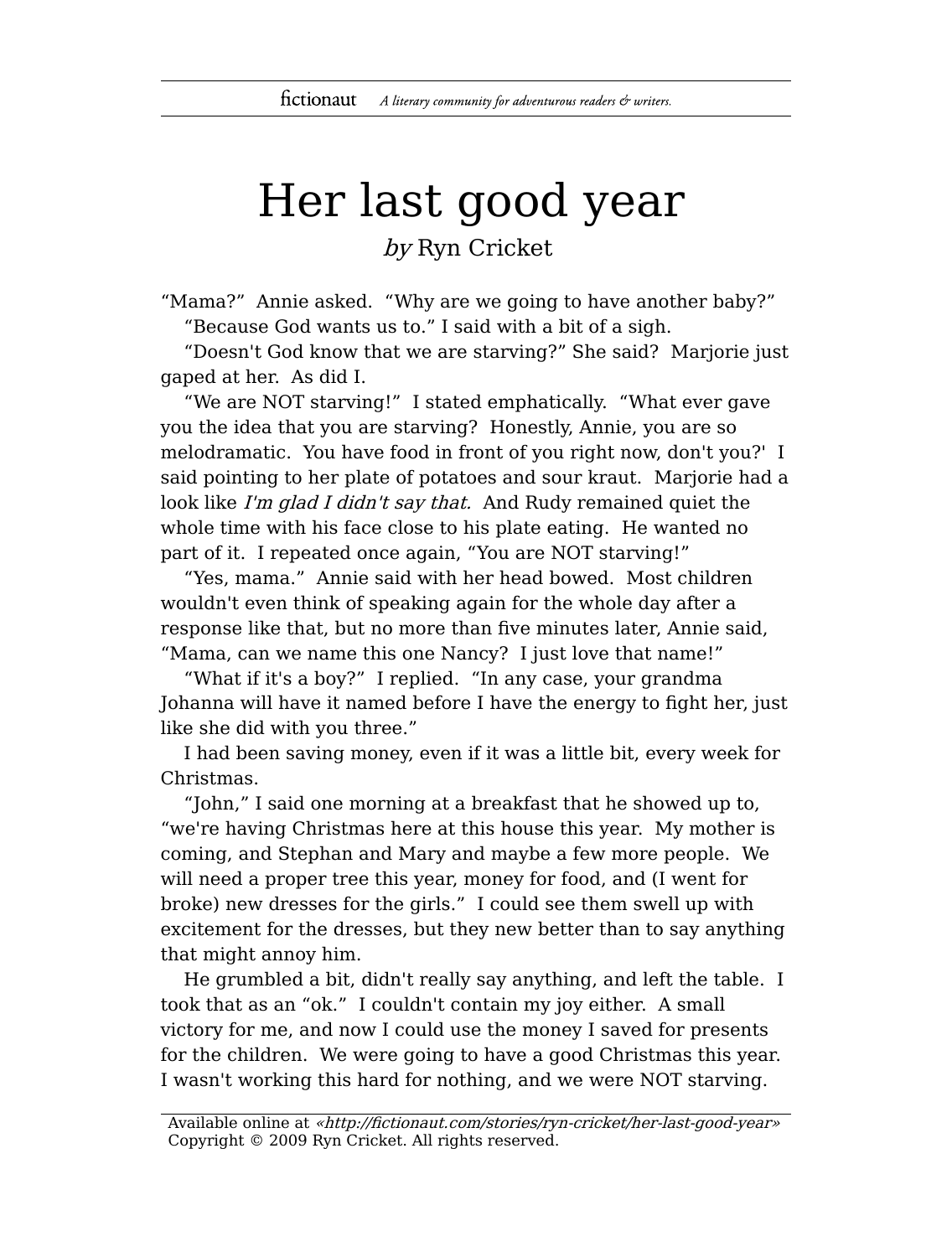The Saturday before Christmas, I bundled each one up in their winter coats, mittens and boots, and we walked to the city train station and took the train downtown to the Halle's Department store on Public Square. My little silk purse contained several dollars, and I planned to let them see Santa Claus while I bought the presents I had in mind for them. They were so joyous about being able to ride the train —especially Rudy. And then taking the elevator up to the seventh floor where Santa Claus and the toys were had them piqued for anything else. I was grateful that I had children who could revel in simple joy. "You can go get in line to see Santa. I'll wait right here. And tell him your mother said you have been very good this year." I smiled. I hadn't been in a store like this since I was 17, buying that hat and gloves on Michigan Ave. in Chicago, a lifetime ago.

I had been searching the ads in the newspapers. I decided I would get a Raggedy Anne doll for Annie since it was her namesake. When I saw it up-close, I realized I could make the exact same thing, I just had no time for it right now. I was sure I would get Rudy a tin aeroplane. He seemed so interested in these flying machines. Marjorie, I wasn't that sure about. It would either be celluloid circus animals, or a tin dish set with Little Red Riding Hood painted on them. When I saw them, the dish set won. The department store was brilliant. They had a delivery service that would deliver my purchases on Monday while the children were in school.

On December 23rd, John was in jail, so I didn't have to worry about him. This was his fourth or fifth time since we'd been married (that I knew about). I don't know what the charges were. I didn't understand that legal stuff. I just knew that he would be out of my hair for a few days. Luckily, before he did whatever it was that got him locked up, he had bought a Christmas tree, put money in the cookie jar for food, and there were two new dresses hanging in the coat closet. I don't know why he listened to me, but he did. The dresses were a little big and not exactly new, but they looked nice and would last them longer. The girls would be so happy.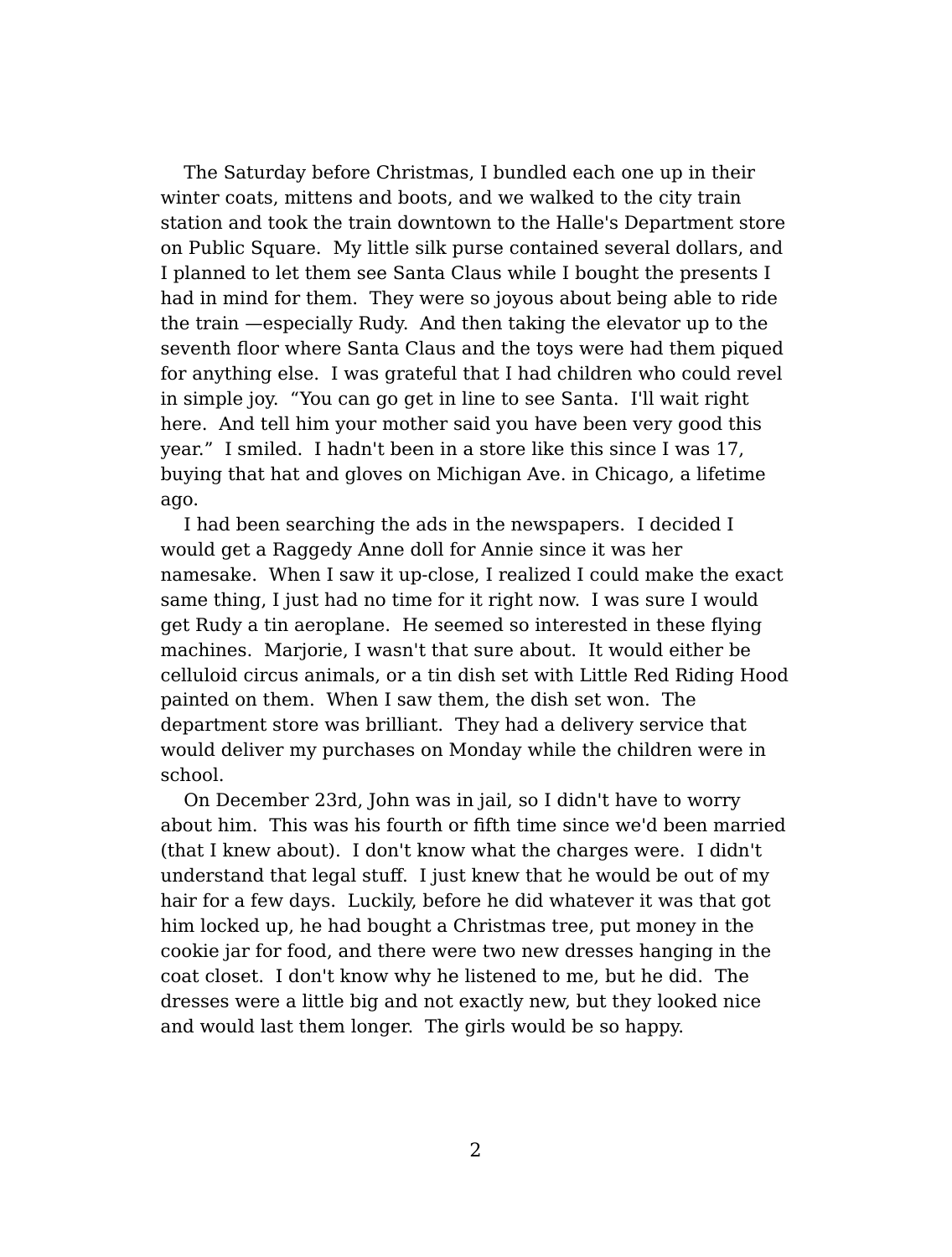"Marjorie! Annie!" I called upstairs. "Look what your father brought for you." They came barreling down the stairs. "What? What?" They asked.

I held out the dresses and they squealed.

"Can I put it on?" Marjorie asked.

"Oh, please, please!" Annie begged.

"Tomorrow, for Christmas Eve…Although, I suppose you could try them on just to see how they look…as long as you are careful."

"YES! YES!" And they each grabbed the right hanger and went running right back up the stairs.

I had wrapped the presents the night before and put them high on the shelf in the coat closet. Santa Claus was coming this year. I even bought some candy for their stockings, plus there was fruit from the trees out back, waiting in the cellar. We were not starving! This is going to be a real Christmas.

"Girls, why don't you pick some berries out back? I'll pop some corn and you can string the corn and berries up for the tree." They could hardly contain themselves, quickly grabbing the wool capes I made them. They didn't need their mittens, it wasn't that cold yet and it would only hinder them. I gave them a basket for the berries. Whatever was left over could be made into jam for the kolachkys.

I popped the corn, had the sour kraut boiling, and was peeling the potatoes as they came back in. "How's this?" Marjorie asked showing me the basket.

"That should do just fine." I said. I set the bowl of popped corn on the table with two needles and thread. "You girls work on this, while I think of something your brother can do."

"I can make a snowman, mama." He said.

'There's not enough snow out there, dear. How about if you…." I looked around for a pen, some ink and paper. "Here, you can draw pictures that we can hang around the house. Marjorie, you can help him spell 'Merry Christmas." She smiled. She knew that it was important that she could read and write.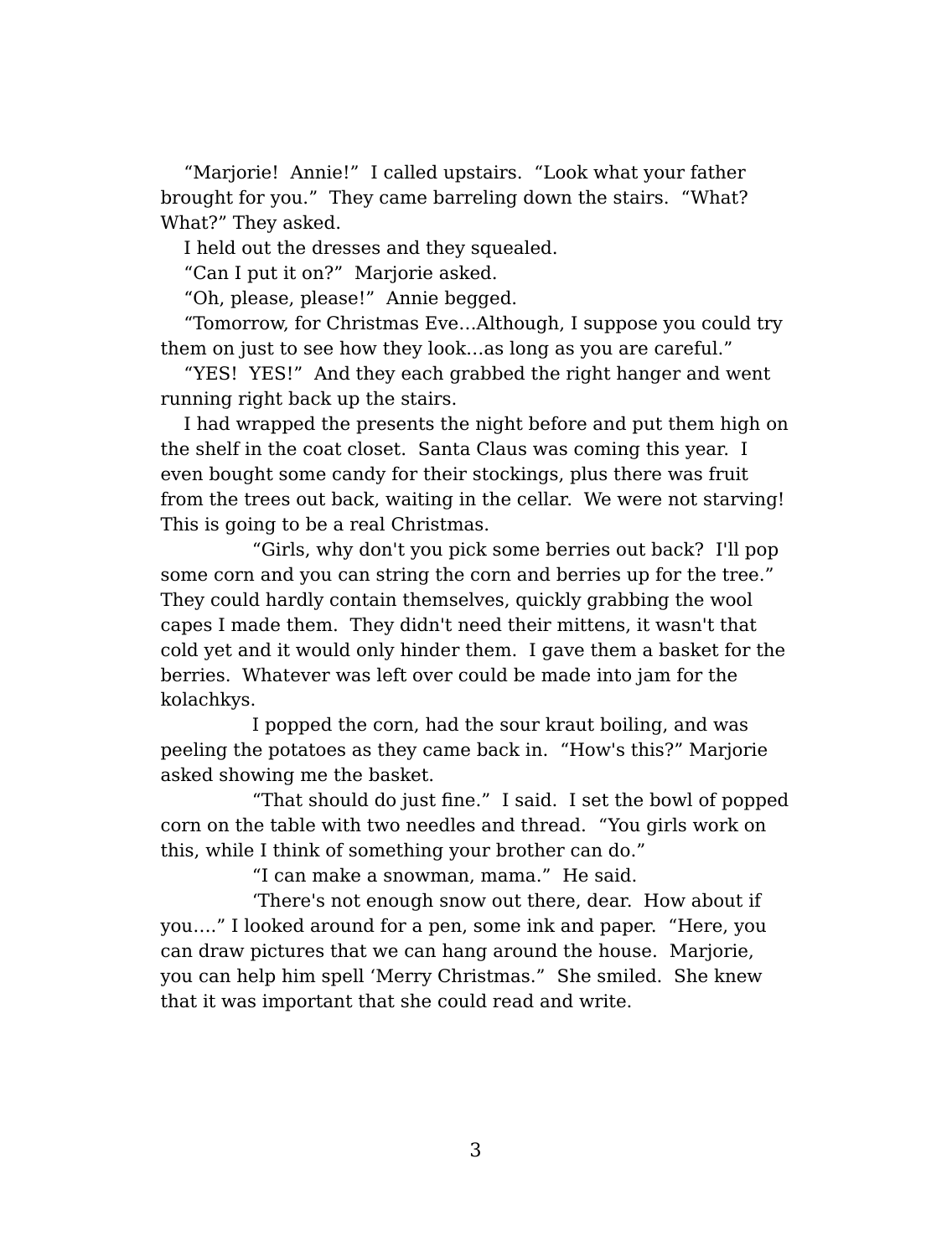The baby in me was moving around like crazy. It either really liked or didn't like the smell of sour kraut. Either way it was letting me know.

Mother arrived promptly at five, with Stephan and Mary right behind her. They were right on time and I was just finishing up the babalky.

"Grandma!" The children yelled.

"Oh your house looks ready for Christmas. Did you children decorate?" She asked in a syrupy sweet voice that almost sounded sarcastic. I managed to smile.

"Hello kids." Uncle Stephan said in English.

"Uncle Andrew! Aunt Mary!" They yelled in unison. He bent down and gave them each a piece of ribbon candy.

"Mama, can we?" Marjorie asked.

"I suppose." I said trying to sound reluctant, but what's the harm? It's Christmas.

"Something smells good." Mother said as she walked past the stove in the kitchen. That didn't sound sarcastic.

"Thanks. Dinner will be ready in a few minutes.

"Don't hurry." Mother said as she walked through the kitchen into the family room.

"Annie and I picked berries and then we strung them with popped corn and Rudy drew the pictures, but I had to help him with the words, because he hasn't learned them yet in school." Mother just nodded at them with a joy that I don't remember her ever showing me. Then I watched her slip a nickel into each of their little hands.

"Well, I think you did a great job." She said. This was not my mother.

Mary slipped into the kitchen. "Can I help?" She asked.

I looked around like I did when I had to find something for Rudy to do. "Here," I said handing her two bowls and two ladles. "You can put soup in one and potatoes in the other."

She lifted the lid off of the soup pot. "Mmmm" she said. "Smells just like my mother's. More mushrooms than onions —that's the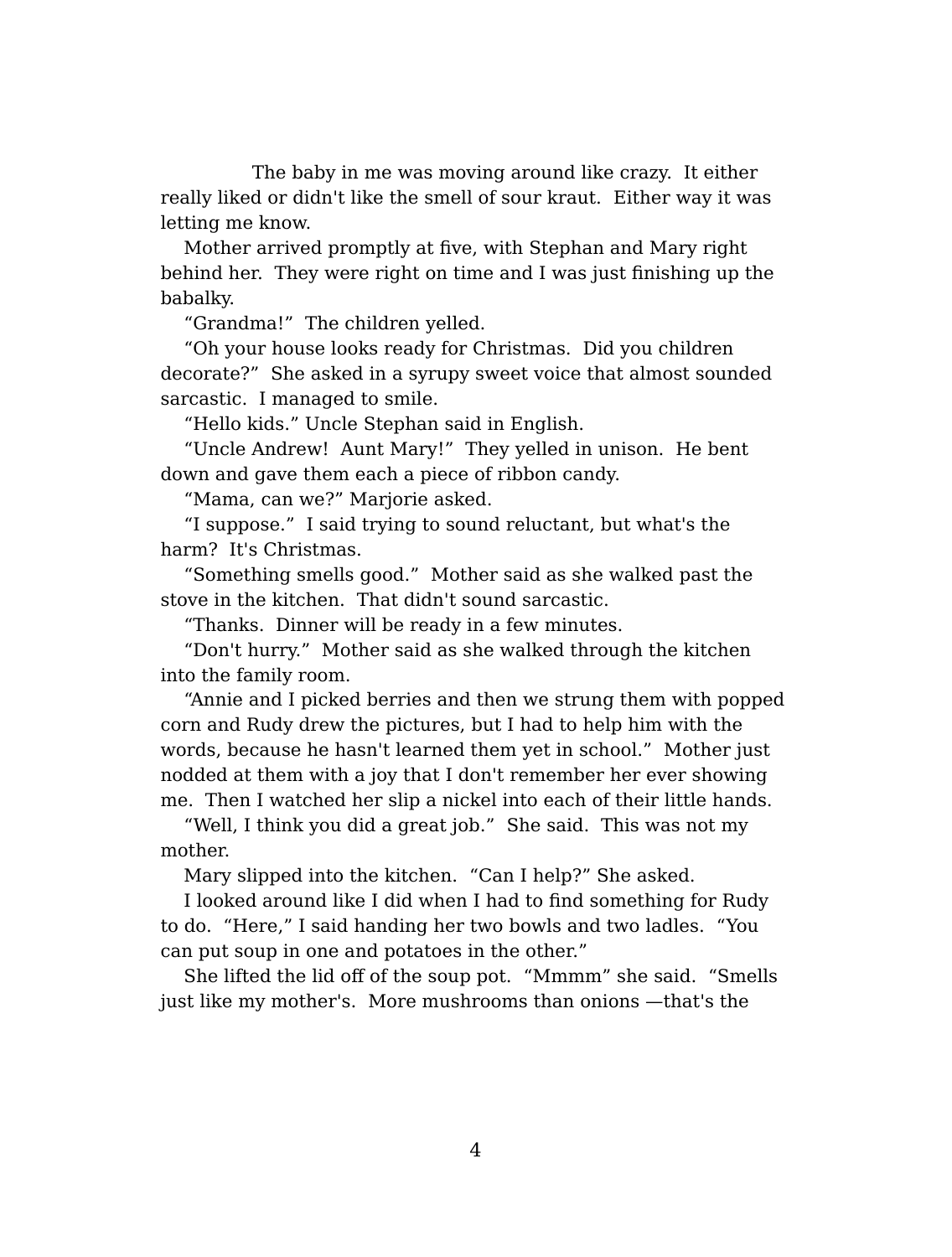trick." A girl who knows her soup! There are a few things sacred in this family, but the soup is one of them.

I was glad Andrew married her, but sorry I had to miss the wedding. Andrew was lucky; he got to marry for love. Never mind that now, I thought, just get dinner on the table.

There are two secrets about sour kraut soup that only insiders know. One is that you never eat equal amounts of mashed potatoes and soup. You finish the mashed potatoes and you get more, then you finish the soup, and you get more. This can go on for hours. The other secret is that once the sour kraut and potatoes hit your stomach, they expand. The dishes would have to wait until later, or even tomorrow because my expanded stomach barely allowed me to go from the dining room chair to a chair in the family room.

"Can we open our presents now?" All four children began to ask. I only had the energy to nod.

Andrew had bought them coloring books, wax crayons and new mittens. Mother had bought them new shoes, underwear, and picture storybooks. All of this paled to my ribbons for the girls' hair, socks for Rudy, and a notebook and pencil for each. It didn't matter to them though. They got more presents than they ever got. And John wasn't there to mess it up.

"Mama, where's daddy?" Annie asked the inevitable question. "He's got business." I said dryly.

"On Christmas Eve?" Marjorie asked.

"Yes, on Christmas Eve."

"When will he be back?" Annie asked.

"I don't know. In a few days I guess." My mother, who arranged my wedded bliss deserved a glare for that, and she got it.

"Enough of this," Andrew said, getting up from his chair. "Who want's to go to Midnight Mass?"

"I do! I do!" All the children got excited.

"Can you put our ribbons in our hair, mama?" Marjorie asked.

"And can we wear our new mittens? Annie added.

"And shoes?" Marjorie finished.

"Yes! Yes! Yes!" I said to each of them.